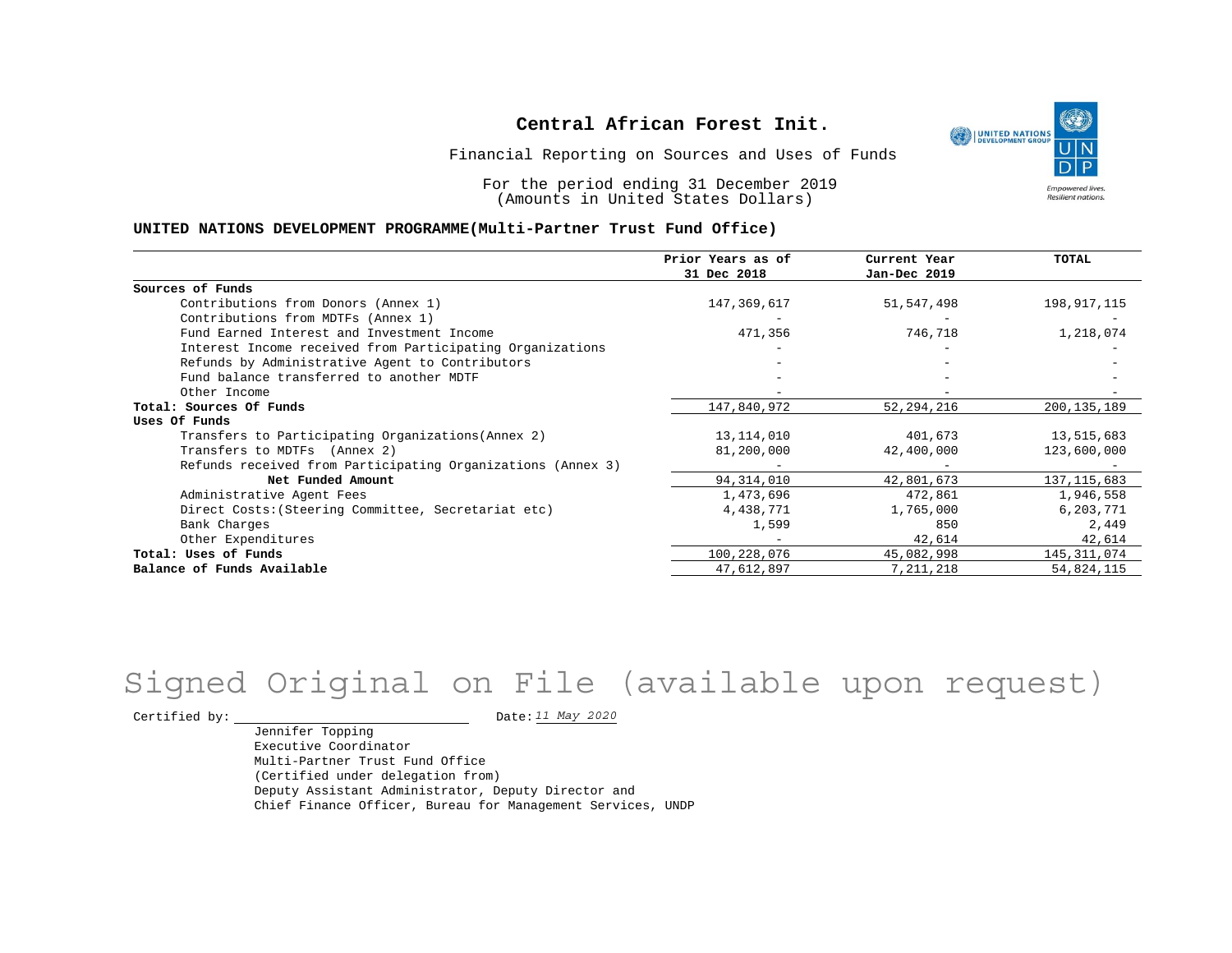

Financial Reporting on Sources and Uses of Funds

For the period ending 31 December 2019 (Amounts in United States Dollars)

#### **UNITED NATIONS DEVELOPMENT PROGRAMME(Multi-Partner Trust Fund Office)**

**Annex - 1: Contributions**

|                      | Prior Years as of        | Current Year | TOTAL       |
|----------------------|--------------------------|--------------|-------------|
|                      | 31 Dec 2018              | Jan-Dec 2019 |             |
| From Contributors    |                          |              |             |
| EUROPEAN UNION       | $\overline{\phantom{0}}$ | 4, 261, 363  | 4, 261, 363 |
| GOVERNMENT OF FRANCE | 3,112,800                | 3,368,700    | 6,481,500   |
| GOVERNMENT OF NORWAY | 144,256,817              | 43,917,435   | 188,174,252 |
| Total: Contributions | 147,369,617              | 51,547,498   | 198,917,115 |

# Signed Original on File (available upon request)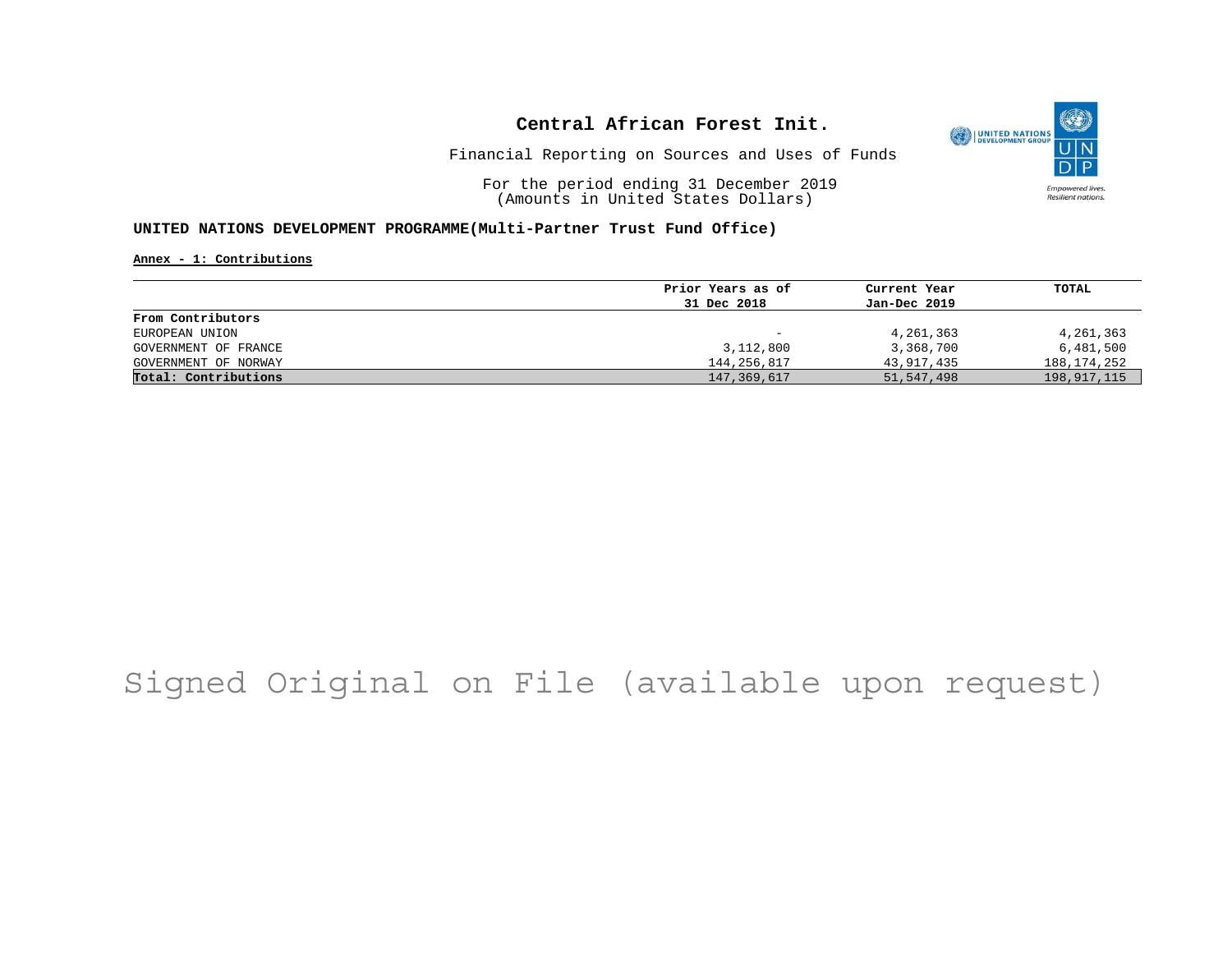

Financial Reporting on Sources and Uses of Funds

For the period ending 31 December 2019 (Amounts in United States Dollars)

#### **UNITED NATIONS DEVELOPMENT PROGRAMME(Multi-Partner Trust Fund Office)**

**Annex - 2: Transfers**

|                                                    | Prior Years as of | Current Year             | TOTAL         |
|----------------------------------------------------|-------------------|--------------------------|---------------|
|                                                    | 31 Dec 2018       | Jan-Dec 2019             |               |
| To Participating Organizations                     |                   |                          |               |
| AFD                                                | 9,874,010         | $\overline{\phantom{0}}$ | 9,874,010     |
| FAO                                                | 1,000,000         | 401,673                  | 1,401,673     |
| IBRD                                               | 2,240,000         | $\overline{\phantom{0}}$ | 2,240,000     |
| <b>UNDP</b>                                        | 4,438,771         | 1,765,000                | 6,203,771     |
| Sub-total Transfers to Participating Organizations | 17,552,781        | 2,166,673                | 19,719,454    |
| To MDTFs                                           |                   |                          |               |
| DRC NF                                             | 81,200,000        | 42,400,000               | 123,600,000   |
| Sub-total Transfers to MDTFs                       | 81,200,000        | 42,400,000               | 123,600,000   |
|                                                    |                   |                          |               |
| Total Transfers                                    | 98,752,781        | 44,566,673               | 143, 319, 454 |

# Signed Original on File (available upon request)